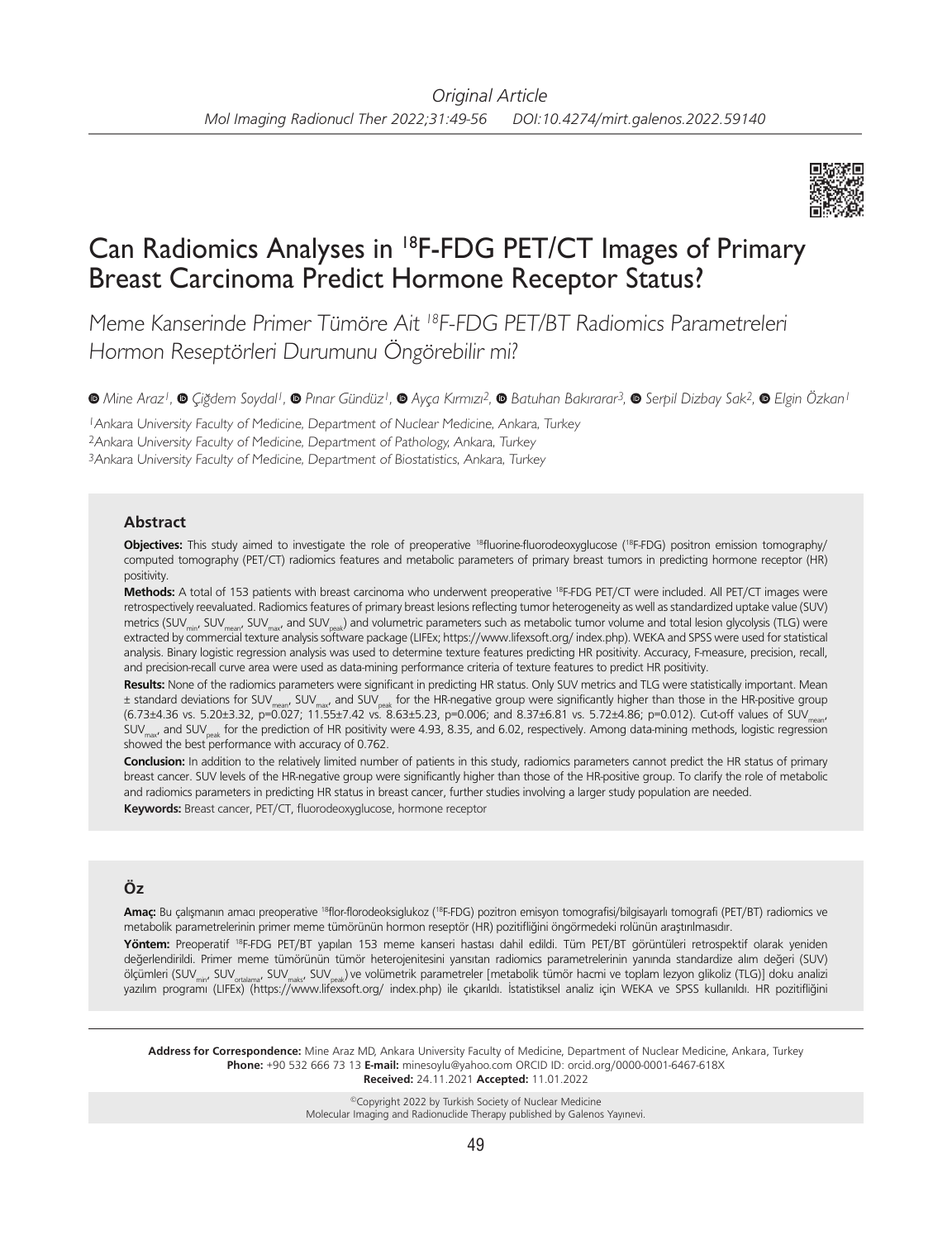öngörülmesi için Binary lojistik regresyon analizi kullanıldı. Doğruluk, F-measure, kesinlik, recall ve precision-recall curve HR pozitifliğini öngörmede doku parametrelerinin veri madenciliği performans kriterleri olarak kullanıldı.

**Bulgular:** HR durumunun öngörülmesinde hiçbir radiomics parametresi anlamlı bulunmadı. Sadece SUV ölçümleri ve TLG anlamlı bulundu. HR negatif grupta pozitif gruba göre ortalama SUV<sub>natiama</sub>, SUV<sub>maks</sub> and SUV<sub>nak</sub> değerleri istatistiksel olarak yüksek bulundu (6,73±4,36'ya karşı 5,20±3,32 p=0,027, 11,55±7,42'ye karşı 8,63±5,23 p=0,006 ve 8,37±6,81'e karşı 5,72±4,86 p=0,012). SUV<sub>ortalama</sub>, SUV<sub>maks</sub> and SUV<sub>peak</sub> için HR pozitifliğini öngörmede eşik değerler sırasıyla 4,93, 8,35 ve 6,02'ydi. Veri madenciliği yöntemleri içinde lojistik regresyon 0,762 doğruluk ile en iyi performansı gösterdi.

**Sonuç:** Bu çalışmada kısıtlı hasta sayısı olmakla birlikte, radiomics parametreleri primer meme kanserinde HR durumunu öngöremedi. HR negatif grupta, pozitif gruba göre SUV değerleri anlamlı olarak daha yüksekti. Metabolik parametrelerin ve radiomics parametrelerinin meme kanserinde HR durumunu öngörmedeki yerinin netleşebilmesi için daha fazla sayıda hasta içeren ileri çalışmalara ihtiyaç vardır.

**Anahtar kelimeler:** Meme kanseri, PET/BT, fluorodeoksiglukoz, hormon reseptörü

## **Introduction**

Breast cancer is the most common cause of cancerrelated deaths in women worldwide. Clinical outcome is closely related to the disease stage at diagnosis. Early diagnosis and appropriate therapy help achieve favorable outcome. However, breast cancer is a heterogeneous type of tumor with expression of several different receptors and many defined gene mutations. These characteristics at the subcellular micro level have been well investigated as molecular targets of various therapeutic approaches. Estrogen and progesterone receptor positivity is the most important prognostic factor in breast cancer. The existence and loss of hormone receptor (HR) expression have been investigated in the estimation of prognosis (1).

<sup>18</sup>Fluorine-fluorodeoxyglucose (<sup>18</sup>F-FDG) positron emission tomography/computed tomography (PET/CT), the most frequently used nuclear oncology method, is also recommended for staging locally advanced breast cancer, where the incidence of distant metastasis or the necessity for neoadjuvant chemotherapy is high. The use of PET radiomics in oncology has recently emerged as a new era of clinical investigation. High levels of maximum standardized uptake value (SUV $_{max}$ ) of the primary breast tumor have been associated with high grade and poor prognosis in breast carcinoma (2). Moreover, beyond SUV<sub>max</sub>, certain features of intratumoral distribution, and volumetrics of <sup>18</sup>F-FDG, the most common tracer reflecting metabolic activity of the tumor has also been defined. Some of these features have been associated with the receptor status of breast cancer (3,4,5,6,7). However, these PET features do not reflect spatial intratumoral heterogeneity. Tumor heterogeneity is closely related with proliferation rate and necrosis (8). The era of artificial intelligence in medical imaging and determination of therapy according to individual automated risk classification systems and adopted algorithms has led to further trials in metabolic imaging.

Radiomics is a method of extracting several features from medical images. It uses data reconstruction algorithms to obtain parameters that cannot be recognized by raw data. First-order features refer to histogram analysis based on intensity. Second-order features consider relationships between gray level values within the volume of interest (VOI) and reflect intralesion heterogeneity like gray level cooccurrence matrix and gray level run-length matrix (GLRLM). Higher-order features are obtained statistically from filtered or mathematically transformed medical images. This helps noise suppression, highlighting repetitive patterns or reveal important details (9).

These parameters have been shown to be related with some clinical or histopathological characteristics of disease, in our case, breast cancer. Further processing of these data has also provided information about the prognosis and possible beneficial therapy options (10).

This study aimed to analyze metabolic and radiomics features of primary breast tumors of patients who underwent preoperative 18F-FDG PET/CT and their correlation with histopathological HR status.

## **Material and Methods**

### **Patients**

Ankara University Human Research Ethics Committee approval was obtained (ethical approval no: I1-43-21).

After excluding 32 patients who received neoadjuvant chemotherapy before primary tumor excision, 153 consecutive patients who underwent preoperative 18F-FDG PET/CT with biopsy-proven breast carcinoma in our department between July 2014 and March 2020 were included in the study. All patients underwent surgical excision of the primary tumor after 18F-FDG PET/CT. Histopathological characteristics of the excised tumor were noted including the size, Ki-67 index, estrogen receptor (ER), and progesterone receptor (PR) status of the tumor.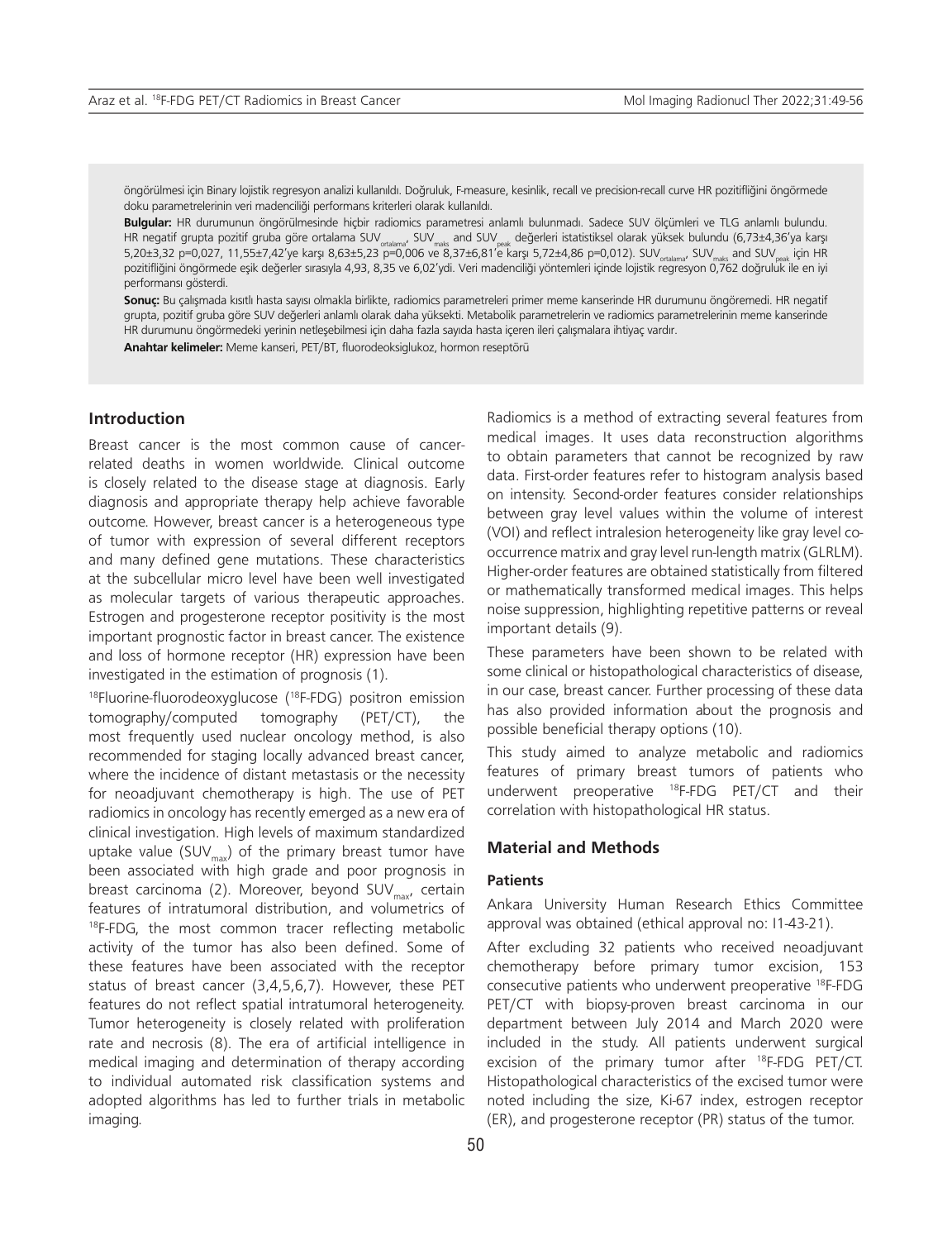The exclusion criteria were as follows: i) No significant solid lesion on CT (n=1), ii) existence of non-18F-FDG-avid tumors (n=5), iii) uncontrolled diabetes with blood glucose level  $>150$  mg/dL (n=3), iv) multiple primary cancer (n=2), v) unavailability of details of histopathological examination data (n=10), vi) total excision of the primary tumor before  $18F-FDG PET/CT (n=9)$ , and vii) existence of primary tumor smaller than 64 voxels (n=12).

## **Histopathological Analysis**

All cases were analyzed for ER and PR status and Ki-67 proliferation rate with immunohistochemical analysis. Immunohistochemical studies were performed with external and internal positive controls; the scattered nuclear positivity of ER and PR in normal breast ducts and acini around the tumor were used as internal positive controls. The percentage of the nuclear ER- and PR-positive invasive tumor cells was recorded. The percentage of at least 1% of the tumor cells reported as positive was recommended (11). The Ki-67 proliferation rate was counted in hotspot areas, where at least 100 tumor cells were counted, and the percentage of the nuclear Ki-67 positive tumor cells were reported (12).

#### **18F-FDG PET/CT Protocol**

After 6 h of fasting, approximately 370 MBq <sup>18</sup>F-FDG was injected intravenously provided that the blood glucose level was <150 mg/dL. Whole-body PET/CT images were obtained by hybrid PET/CT scanner (Discovery ST or Discovery 710, GE Medical Systems, Milwaukee, USA) from the vertex to the upper thigh 60 min after radiopharmaceutical injection. PET scan was performed 3 min/bed position. Attenuation correction was performed by low-dose CT (140 kV, 70 mA, 0.5 s/tube rotation, and slice thickness of 5 mm). Patients were allowed to breathe normally. The maximum intensity projection and attenuation-corrected PET/CT fusion images were evaluated in three planes (transaxial, coronal, and sagittal) (Advance Workstation Volumeshare 5 GE Medical Systems).

#### **Texture and Volumetric Analysis**

Whole-body PET/CT images were retrospectively reevaluated by an experienced nuclear medicine specialist (with >10 years of experience on oncological PET/CT) blinded to all histopathological and clinical data of the case. PET parameters of primary breast lesions were measured. A threshold of 40% of the SUV<sub>max</sub> used to define the contours of semi-automated VOIs drawn around the primary tumor. Forty-two radiomics features reflecting tumor heterogeneity (first-, second-, and higherorder texture parameters) as well as SUV metrics (SUV<sub>min</sub>,  $SUV_{mean'}$ ,  $SUV_{max'}$  and  $SUV_{peak}$ ) and metabolic volumetric

parameters such as metabolic tumor volume (MTV) and total lesion glycolysis (TLG) were extracted from the PET/ CT images imported in DICOM format by the commercial texture analysis software package (LIFEx; https://www. lifexsoft.org/ index.php).

VOIs on PET and CT images were identical. The resampling setup details for LIFEx were as follows: Intensity discretization with gray levels of 64 bins and intensity rescaling bound 0-20 for PET images and between -1000 and 3000 HU of gray levels of 400 bins and absolute scale bounds for CT images. The analyzed metabolic and radiomics parameters are listed in Table 1.

## **Statistical Analysis**

WEKA 3.7 and SPSS 11.5 programs were used to evaluate the collected data. As descriptive statistics, the mean  $\pm$ standard deviation and median (minimum-maximum) for quantitative variables and number of patients (percent) for qualitative variables were used. In terms of quantitative variable, a significant difference was found between the categories of the qualitative variables of HR-positive and HR-negative groups, and Mann-Whitney U test was used because the normal distribution assumptions were not met. Binary logistic regression analysis was used to determine the texture features affecting HR positivity. Receiver operating characteristic analysis was performed to determine the cutoff values for different texture features. The significance level was set as 0.05. Classification methods of support vector machine, Hoeffding tree, J48, and multilayer perceptron were used in the WEKA program. The data set was evaluated using the 10-fold cross-validation test option. Accuracy, F-measure, precision, recall, and precision-recall curve area were used as data-mining performance criteria of texture features to predict HR positivity.

## **Results**

A total of 153 patients with locally advanced (stage IIA-III) breast cancer (150 female, 3 male, mean age 55.83±13.37 years) were enrolled. The mean tumor size was 39.92±22.83 (7-140) mm. No patients had T4 tumor (stage IIIB). The demographic characteristics of the patients are given in Table 2. In the final histopathological examination, tumors of 37 patients were negative for HRs.

The CorrelationAttributeEval method in WEKA and binary logistic regression analysis in SPSS were used because the data set contained numerous radiomics features. By using these methods, the importance of the features and their contributions to the data set were examined. The features that were determined to be insignificant by the two methods and considered not important as clinical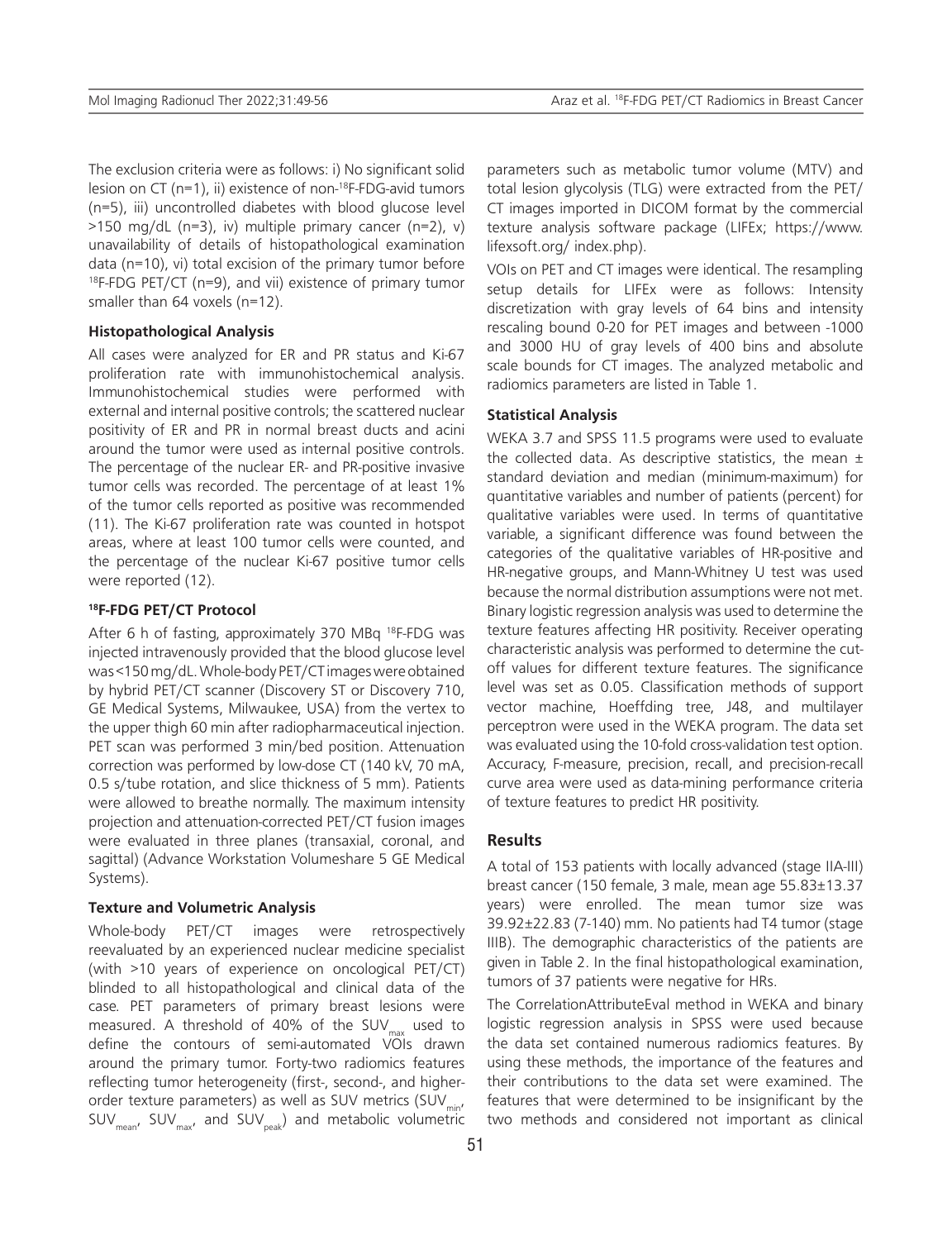information were excluded from the data set. A total of seven features remained as a result. These features were  $SUV_{\text{mean}}$ ,  $SUV_{\text{max}}$ ,  $SUV_{\text{peak}}$ , gray level zone length matrix longzone emphasis (GLZLM LZE), TLG, MTV, and GLRLM gray level non-uniformity (GLNU). Descriptions for these features for HR-positive and HR-negative groups are shown in Table 3. The mean  $\pm$  standard deviations for the SUV<sub>mon</sub>, SUV<sub>mon</sub>, and SUV<sub>neak</sub> for the HR-negative group were significantly higher than that in the HR-positive group (6.73±4.36 vs.

| Table 1. List of the studied metabolic and radiomics<br>parameters |                                  |  |  |  |  |  |  |
|--------------------------------------------------------------------|----------------------------------|--|--|--|--|--|--|
| <b>Metabolic parameters</b>                                        | <b>Higher-order parameters</b>   |  |  |  |  |  |  |
| SUV <sub>max</sub>                                                 | <b>GLRLM SRE</b>                 |  |  |  |  |  |  |
| SUV <sub>mean</sub>                                                | <b>GLRLM LRE</b>                 |  |  |  |  |  |  |
| SUV <sub>peak</sub>                                                | <b>GLRLM LGRE</b>                |  |  |  |  |  |  |
| <b>MTV</b>                                                         | <b>GLRLM HGRE</b>                |  |  |  |  |  |  |
| <b>TLG</b>                                                         | <b>GLRLM SRLGE</b>               |  |  |  |  |  |  |
| First-order parameters                                             | <b>GLRLM SRHGE</b>               |  |  |  |  |  |  |
| Skewness                                                           | <b>GLRLM LRLGE</b>               |  |  |  |  |  |  |
| Kurtosis                                                           | <b>GLRLM LRHGE</b>               |  |  |  |  |  |  |
| <b>Entropy</b> <sub>histo</sub>                                    | <b>GLRLM GLNU</b>                |  |  |  |  |  |  |
| Energy                                                             | <b>GLRLM RLNU</b>                |  |  |  |  |  |  |
| SHAPE sphericity                                                   | <b>GLRLM RP</b>                  |  |  |  |  |  |  |
| SHAPE compacity                                                    | <b>GLZLM SZE</b>                 |  |  |  |  |  |  |
| Second-order parameters                                            | <b>GLZLM LZE</b>                 |  |  |  |  |  |  |
| Homogenity <sub>GLCM</sub>                                         | <b>GLZLM LGZE</b>                |  |  |  |  |  |  |
| Energy <sub>GLCM</sub>                                             | <b>GLZLM HGZE</b>                |  |  |  |  |  |  |
| Contrast <sub>GLCM</sub>                                           | <b>GLZLM SZLGE</b>               |  |  |  |  |  |  |
| Correlation <sub>GLCM</sub>                                        | <b>GLZLM SZHGE</b>               |  |  |  |  |  |  |
| Entropy <sub>GLCM</sub>                                            | <b>GLZLM LZLGE</b>               |  |  |  |  |  |  |
| Dissimilarity <sub>GLCM</sub>                                      | <b>GLZLM LZHGE</b>               |  |  |  |  |  |  |
|                                                                    | <b>GLZLM GLNU</b>                |  |  |  |  |  |  |
|                                                                    | <b>GLZLM ZLNU</b>                |  |  |  |  |  |  |
|                                                                    | <b>GLZLM ZP</b>                  |  |  |  |  |  |  |
|                                                                    | Coarseness <sub>NGLDM</sub>      |  |  |  |  |  |  |
|                                                                    | Contrast <sub>NGLDM</sub>        |  |  |  |  |  |  |
|                                                                    | <b>Busyness</b> <sub>NGLDM</sub> |  |  |  |  |  |  |

SUV: Standardized uptake value, MTV: Metabolic tumor volume, TLG: Total lesion glycolysis, GLCM: Gray level co-occurrence matrix, GLRLM: Gray level run-length matrix, SRE: Short-run emphasis, LRE: Long-run emphasis, LGRE: Low gray level run emphasis, HGRE: High gray level run emphasis, SRLGE: Short-run low gray level emphasis, SRHGE: Short-run high gray level emphasis, LRLGE: Long-run low gray level emphasis, LRHGE: Long-run high gray level emphasis, GLNU: Gray level nonuniformity, RP: Run percentage, GLZLM: Gray level zone length matrix, SZE: Shortzone emphasis, LZE: Level zone emphasis, LGZE: Low gray level zone emphasis, HGZE: High gray level zone emphasis, SZLGE: Short-zone low gray level emphasis, SZHGE: Short-zone high gray level emphasis, LZLGE: Long-zone low gray level emphasis, LZHGE: Long-zone high gray level emphasis, ZLNU: Zone length nonuniformity, ZP: Zone percentage, NGLDM: Neighborhood gray level different matrix

5.20±3.32, p=0.027; 11.55±7.42 vs. 8.63±5.23, p=0.006; and 8.37±6.81 vs. 5.72±4.86, p=0.012). Cut-off values for the prediction of HR status for SUV $_{\text{mean}}$ , SUV $_{\text{max}}$  and SUV<sub>neak</sub> were calculated as 4.93, 8.35, and 6.02, respectively (Table 4). Percentages of feature importance according to the HR status were given in Figure 1. When we looked at the binary logistic regression analysis results to determine the risk factors affecting HR status in addition to SUVs, TLG demonstrated significant importance (Table 5). None of the radiomics parameters were found as significant factors to predict HR status. When comparing the data- mining performance results for different methods in Table 6, logistic regression gave the best accuracy with 0.762.

## **Discussion**

Staging is not the only parameter that can guide therapy in breast cancer. Intratumoral heterogeneity is a challenging issue in the management of breast cancer. Various types of genetic alterations, receptor expressions, and sensitivity to certain hormones highly affect the biological behavior and the clinical course of the disease. Classification and

| Table 2. Demographic characteristics of the patients |                         |                                      |  |  |
|------------------------------------------------------|-------------------------|--------------------------------------|--|--|
|                                                      |                         | Mean $±$ SD<br>(minimum-<br>maximum) |  |  |
| Age                                                  |                         | 55.83±13.37 (26-88)                  |  |  |
| Tumor size                                           |                         | 39.92±22.83 (7-140<br>mm)            |  |  |
|                                                      | Number of patients (%)  |                                      |  |  |
|                                                      | <b>IIA</b>              | 65 (43%)                             |  |  |
|                                                      | <b>IIB</b>              | 61 (40%)                             |  |  |
| <b>Stage</b>                                         | <b>IIIA</b>             | 14 (9%)                              |  |  |
|                                                      | <b>IIIB</b>             |                                      |  |  |
|                                                      | <b>IIIC</b>             | 13 (8%)                              |  |  |
|                                                      | <b>Ductal</b>           | 127 (83%)                            |  |  |
|                                                      | Lobular                 | 12 (8%)                              |  |  |
|                                                      | <b>Mucinous</b>         | 3(2%)                                |  |  |
|                                                      | <b>Others</b>           | 11(7%)                               |  |  |
|                                                      | <b>Micropapillary</b>   | $1(0.6\%)$                           |  |  |
| Histopathology                                       | Tubular + cribriform    | $1(0.6\%)$                           |  |  |
|                                                      | Ductal + micropapillary | 4(2.6%)                              |  |  |
|                                                      | Ductal + micropapillary | 4(2.6%)                              |  |  |
|                                                      | Ductal + cribriform     | $1(0.6\%)$                           |  |  |
|                                                      | Ductal + mucinous       |                                      |  |  |
| Hormone                                              | <b>Positive</b>         | 116 (76%)                            |  |  |
| receptor status                                      | <b>Negative</b>         | 37 (24%)                             |  |  |
| SD: Standard deviation                               |                         |                                      |  |  |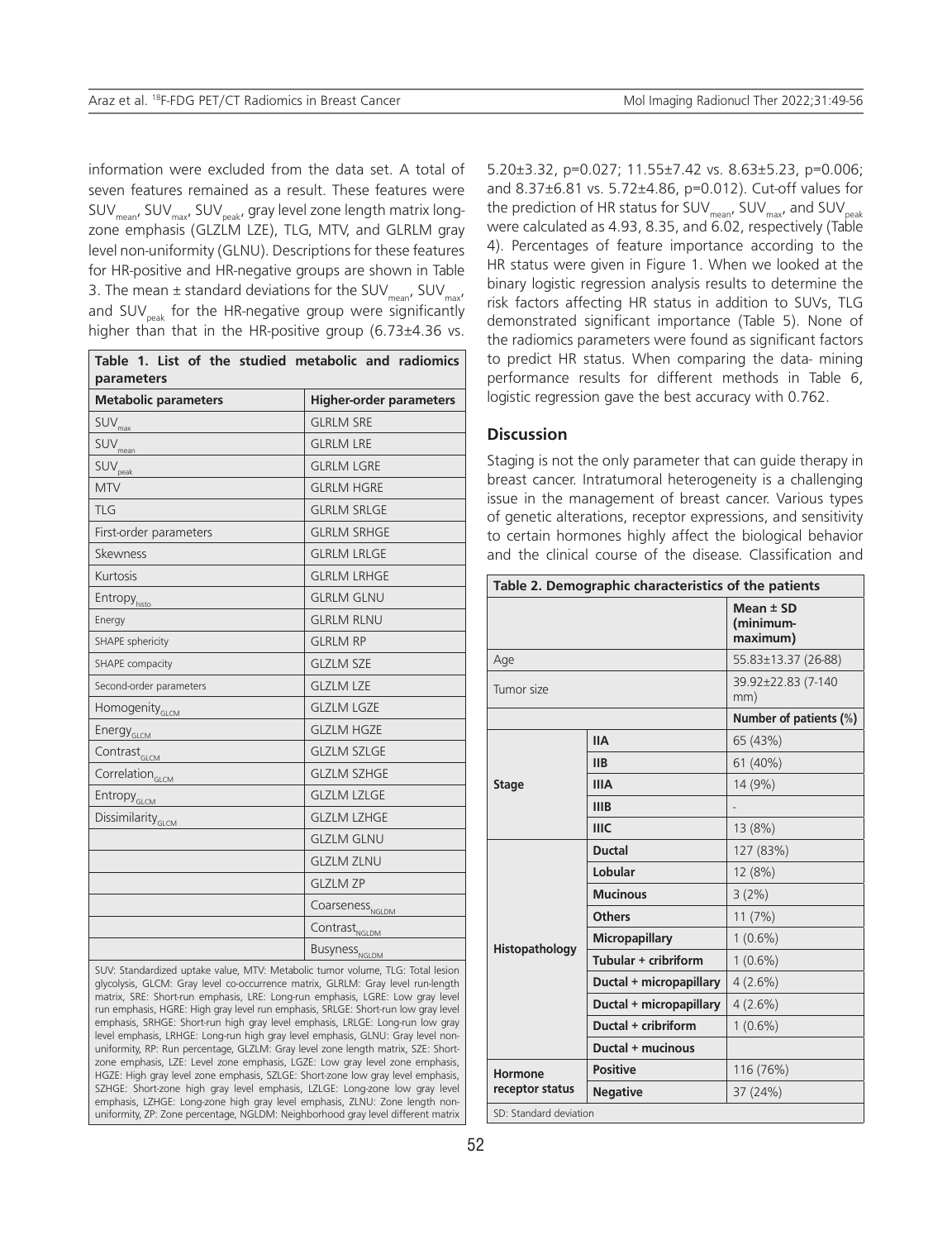| Table 3. Descriptives for hormone receptor status |                    |                         |                  |                         |         |  |  |  |
|---------------------------------------------------|--------------------|-------------------------|------------------|-------------------------|---------|--|--|--|
| <b>HR</b> status                                  |                    |                         |                  |                         |         |  |  |  |
| <b>Variables</b>                                  | Negative (n=37)    |                         | Positive (n=116) |                         |         |  |  |  |
|                                                   | Mean $\pm$ SD      | <b>Median (min-max)</b> | Mean $\pm$ SD    | <b>Median (min-max)</b> | p value |  |  |  |
| $\mathsf{SUV}_\mathsf{mean}$                      | $6.73{\pm}4.36$    | $6.09(0.97-24.46)$      | $5.20 \pm 3.32$  | 4.44 (1.16-20.67)       | 0.027   |  |  |  |
| $\mathsf{SUV}_\mathsf{max}$                       | $11.55 \pm 7.42$   | 10.58 (3.30-44.23)      | $8.63 \pm 5.23$  | 7.11 (1.46-29.20)       | 0.006   |  |  |  |
| SUV <sub>peak</sub>                               | $8.37 \pm 6.81$    | 7.46 (0.00-37.44)       | $5.72 \pm 4.86$  | 4.66 (0.00-26.08)       | 0.012   |  |  |  |
| <b>TLG</b>                                        | 86.54±113.38       | 38.66 (2.79-462.25)     | 48.45±77.18      | 22.74 (1.71-599.65)     | 0.104   |  |  |  |
| <b>MTV</b>                                        | 23.26±70.19        | 5.66 (0.51-419.68)      | $8.57 + 9.92$    | 5.89 (0.83-64.81)       | 0.548   |  |  |  |
| <b>GLZLM LZE</b>                                  | 1928.13±7411.88    | 5.85 (0.00-33375.38)    | 201.24±780.95    | 11.24 (0.00-6851.30)    | 0.196   |  |  |  |
| <b>GLRLM GLNU</b>                                 | $50.55 \pm 136.04$ | 9.33 (0.00-718.89)      | 21.39±31.95      | 12.94 (0.00-215.10)     | 0.656   |  |  |  |
|                                                   |                    |                         |                  |                         |         |  |  |  |

HR: Hormone receptor, SD: Standard deviation, min: Minimum, max: Maximum, SUV: Standardized uptake value, TLG: Total lesion glycolysis, MTV: Metabolic tumor volume, GLZLM: Gray level zone length matrix, LZE: Level zone emphasis, GLRLM: Gray level run-length matrix, GLNU: Gray level non-uniformity

| Table 4. Cut-off values for the SUV <sub>mean</sub> , SUV <sub>max</sub> , and SUV <sub>peak</sub> in the prediction of hormone receptor status |       |                 |         |                         |             |             |                    |         |
|-------------------------------------------------------------------------------------------------------------------------------------------------|-------|-----------------|---------|-------------------------|-------------|-------------|--------------------|---------|
| <b>Variables</b><br>Area                                                                                                                        |       | <b>Standard</b> | p value | 95% confidence interval |             | Sensitivity | <b>Specificity</b> | Cut-off |
|                                                                                                                                                 |       | error           |         | Lower bound             | Upper bound |             |                    | value   |
| SUV <sub>mean</sub>                                                                                                                             | 0.623 | 0.053           | 0.027   | 0.518                   | 0.727       | 0.617       | 0.611              | 4.935   |
| $SUV_{max}$                                                                                                                                     | 0.651 | 0.050           | 0.006   | 0.553                   | 0.748       | 0.635       | 0.667              | 8.355   |
| SUV <sub>peak</sub>                                                                                                                             | 0.638 | 0.053           | 0.012   | 0.534                   | 0.743       | 0.6262      | 0.639              | 6.025   |
| SUV: Standardized uptake value, max: Maximum                                                                                                    |       |                 |         |                         |             |             |                    |         |



**Figure 1.** Variable importance for hormone receptor positivity

prognosis estimation is thus difficult because many factors are needed to consider. Breast cancers are dependent on estrogen and progesterone for growth; thus, receptor modulators and receptor downregulators are also used in the therapeutic management of disease other than conventional chemotherapy. ER and PR positivity is known as the most important prognostic factor in breast cancer. Hormonal therapy has been shown to be beneficial in overall survival and progression-free survival (13).

Imaging at diagnosis primarily aimed to correct cancer staging. However, in heterogeneous tumors like breast

cancer, tumor size, local invasion, or disease extent is not enough for prognosis estimation and treatment decision. Any radiological or functional image obtained is actually more valuable than the reconstructed image, as huge amounts of processable data are hidden. Texture analysis include the parameters derived from the first-, second-, and higher-order statistics reflecting the entropy, skewness, curtosis, etc. (14). The radiomics parameters calculated from 18F-FDG PET/CT have been reported to be related with molecular characteristics and outcome results in breast cancer (15).

SUV reflects the cellular content of the selected tumoral tissue. SUV $_{\text{max}}$  is the most widely used parameter for the absolute quantification of activity concentration of the tumoral tissue in a selected voxel in proportion to the injected activity (16). SUV calculation assumes that the injected radiopharmaceutical is evenly distributed throughout the body. Thus, it is affected by various factors such as partial volume effect, motion, time interval between injection and acquisition, and reconstruction method (16,17,18). This is why the use of volumetric parameters like MTV and TLG has been recommended, which represent the tumoral load closest to real in a given tumoral lesion. Thus, they have been advocated to be more successful in estimating disease severity in various cancers, including breast cancer (19). However, in this study, we examined PET metabolic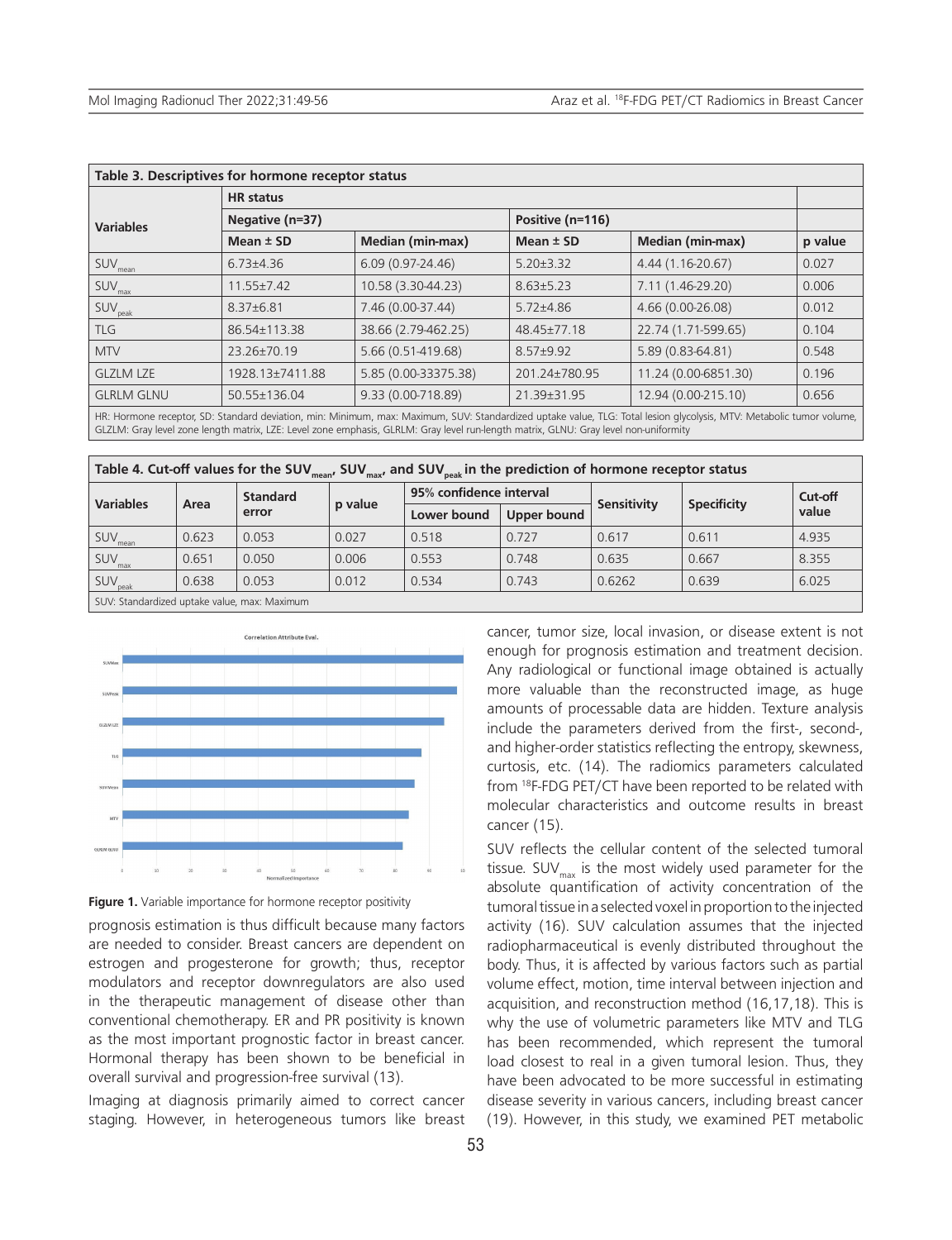| Table 5. Binary logistic regression results for predicting hormone receptor status                                                                       |       |           |         |           |               |             |  |
|----------------------------------------------------------------------------------------------------------------------------------------------------------|-------|-----------|---------|-----------|---------------|-------------|--|
|                                                                                                                                                          | β     | <b>SE</b> | p value | <b>OR</b> | 95% CI for OR |             |  |
| Variables (reference)                                                                                                                                    |       |           |         |           | Lower bound   | Upper bound |  |
| $\mathsf{SUV}_\mathsf{max}$                                                                                                                              | 0.077 | 0.032     | 0.017   | 1.080     | 1.014         | 1.150       |  |
| $\mathsf{SUV}_\mathsf{peak}$                                                                                                                             | 0.082 | 0.035     | 0.018   | 1.086     | 1.014         | 1.163       |  |
| <b>GLZLM LZE</b>                                                                                                                                         | 0.001 | 0.001     | 0.161   | 1.001     | 0.999         | 1.001       |  |
| <b>TLG</b>                                                                                                                                               | 0.004 | 0.002     | 0.037   | 1.004     | 1.000         | 1.008       |  |
| <b>SUV</b><br>mean                                                                                                                                       | 0.106 | 0.050     | 0.035   | 1.112     | 1.007         | 1.227       |  |
| <b>MTV</b>                                                                                                                                               | 0.020 | 0.014     | 0.165   | 1.020     | 0.992         | 1.048       |  |
| <b>GLRLM GLNU</b>                                                                                                                                        | 0.005 | 0.003     | 0.103   | 1.005     | 0.999         | 1.011       |  |
| $\sim$ $\sim$ $\sim$ $\sim$ $\sim$ $\sim$<br>$\mathbf{r}$ , and $\mathbf{r}$ , and $\mathbf{r}$ , and $\mathbf{r}$ , and $\mathbf{r}$ , and $\mathbf{r}$ |       |           |         |           |               |             |  |

β: Beta coefficient, SE: Standard error of mean, OR: Odds ratio, CI: Confidence interval, SUV: Standardized uptake value, max: Maximum, GLZLM: Gray level zone length matrix, LZE: Level zone emphasis, TLG: Total lesion glycolysis, MTV: Metabolic tumor volume, GLRLM: Gray level run-length matrix, GLNU: Gray level non-uniformity

| Table 6. Comparison of the performance of data-mining methods |          |           |                  |        |                 |  |  |  |
|---------------------------------------------------------------|----------|-----------|------------------|--------|-----------------|--|--|--|
| <b>Methods</b>                                                | Accuracy | F-measure | <b>Precision</b> | Recall | <b>PRC</b> area |  |  |  |
| Support vector machine                                        | 0.762    | 0.659     | 0.581            | 0.761  | 0.629           |  |  |  |
| Logistic regression                                           | 0.762    | 0.690     | 0.709            | 0.760  | 0.652           |  |  |  |
| Multilayer perceptron                                         | 0.748    | 0.663     | 0.643            | 0.745  | 0.655           |  |  |  |
| PRC: Precision-recall curve                                   |          |           |                  |        |                 |  |  |  |

and radiomic features of the primary breast lesion only and investigated its relationship with the hormonal status of the tumor. All SUV parameters, including maximum, peak, and mean SUV were factors related with HR status. Interestingly, and in contrast to previously mentioned hypothesis that volumetric parameters are more reliable, MTV was not significant. However, TLG, the calculated product of MTV and SUV<sub>mean</sub> of the target lesion, was also significantly related with the HR status in patients with breast cancer. We attributed the difference between the significance level of MTV and TLG to the fact that TLG is eventually a derivative of SUV already. These results are compatible with those of a previous study (20). A study on patients with breast cancer who have undergone positron emission mammography (PEM) deserves attention because the authors presented PET data dedicated to breast. In contrast to many other studies, they proposed that volumetric data are not of significant importance and SUV is predictive of hormonal status of the tumor (4).

The dataset contains many radiomics features. Thus, according to WEKA and binary logistic regression analysis, among radiomics parameters, only GLZLM LZE and GLRLM GLNU were included. GLZLM reflects the size of the homogenous zones for each gray level in three dimensions, and LZE is the distribution of the long homogenous zones in an image. GLRLM is used for the size of homogenous runs for each gray level in three dimensions, and GLNU measures the similarity of values of the gray level. In this study, none of the radiomics parameters were significant

cancer have mostly studied multiple histopathological and clinical parameters including the tumor type (ductal/ lobular), tumor size, Her-2 status, Ki-67 index, and TNM stage along with the HR status. Binary logistic regression analysis and risk estimation were the primary endpoints in these studies. However, in the present study, we used data-mining method, a higher-order and more complicated statistical method than methods used in previous studies. After determining the variables indicative of HR status by binary logistic regression analysis, we created a data-mining model that can accurately select patients with positive HR status using data obtained from 18F-FDG PET/CT by utilizing the least number of features. Attempts to define quantitative features indicative of an event or characteristic of a lesion in radiological studies all serve as preliminary studies for modeling methods to be used in artificial intelligence. Studies have used various radiomics features to define HR status. However, if a program is created to determine histopathological characteristics of tumor based on 18F-FDG PET/CT study for disease staging, only a few features will be needed to create a model (21). This is why we moved one step forward in statistics compared with previous studies. We investigated the importance level of variables determined by logistic regression and generated the best model for the prediction of HR status of primary breast cancer lesions using data from 18F-FDG PET/CT performed for staging. In addition to risk estimation

in predicting HR status. However, previous reports on radiomics and molecular characteristics of primary breast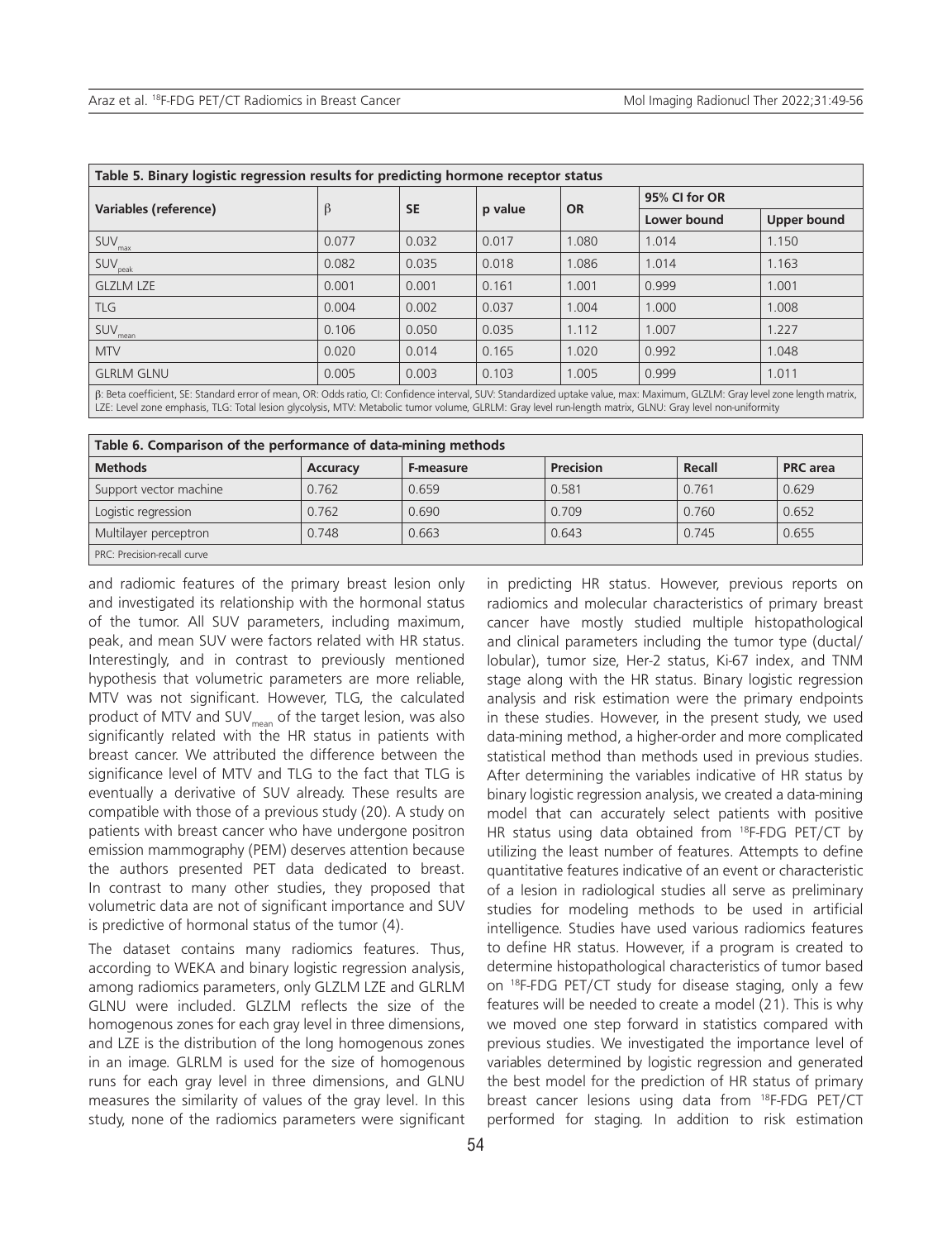calculated by binary logistic regression, the proposed PET radiomics model including metabolic parameters can also distinguish hormone-positive from hormone-negative breast cancer with a prediction accuracy of 76%. Because data-mining methods necessitate an incredible amount of data to be processed statistically, only HR status was examined under the scope of this study.

Despite the high-level statistics conducted in a large patient population for the estimation of a very specific condition in this study, there are a few limitations necessary to mention. First, the hormone-negative group was relatively small compared with the hormone-positive group. If a greater number of patients could be included, some radiomics parameters would have been significant together with metabolic parameters. We had to exclude many patients because of faint <sup>18</sup>F-FDG uptake and/or small breast tumors. If the same patients could be scanned with PEM or with PET/magnetic resonance (MR), some lesions may have been clarified, and these patients could have been enrolled in the study. However, PET/CT is the standard of choice in staging breast cancer because it provides data of the M status of the disease (22). PEM or PET/MR is rather used for further evaluation of local invasion or involvement of axillary lymph nodes. Radiomics data of PEM or PET/ MR would also be certainly very valuable in predicting histopathological characteristics of primary breast cancer.

#### **Conclusion**

In addition to the relatively limited number of patients in this study, radiomics parameters cannot predict HR status of primary breast cancer. SUV levels of the HR-negative group were significantly higher than those in the HRpositive group. To clarify the role of metabolic and radiomics parameters in predicting HR status in breast cancer, further studies with a larger number of patients are needed.

### **Ethics**

**Ethics Committee Approval:** Ankara University Human Research Ethics Committee approval was obtained (ethical approval no: I1-43-21).

**Informed Consent:** Was taken.

**Peer-review:** Externally peer-reviewed.

#### **Authorship Contributions**

Concept: Ç.S., M.A., Design: Ç.S., M.A., S.D.S., E.Ö., Data Collection or Processing: P.G., Ç.S., A.K., Analysis or Interpretation: B.B., Ç.S., Literature Search: M.A., Ç.S., Writing: M.A.

**Conflict of Interest:** No conflict of interest was declared by the authors.

**Financial Disclosure:** The authors declared that this study has received no financial support.

#### **References**

- 1. Harvey JM, Clark GM, Osborne CK, Allred DC. Estrogen receptor status by immunohistochemistry is superior to the ligand-binding assay for predicting response to adjuvant endocrine therapy in breast cancer. J Clin Oncol 1999;17:1474-1481.
- 2. Yoon HJ, Kim Y, Kim BS. Intratumoral metabolic heterogeneity predicts invasive components in breast ductal carcinoma in situ. Eur Radiol 2015;25:3648-3658.
- 3. Garcia-Vicente AM, Pérez-Beteta J, Pérez-García VM, Molina D, Jiménez-Londoño GA, Soriano-Castrejón A, Martínez-González A. Metabolic tumor burden assessed by dual time point [18F]FDG PET/CT in locally advanced breast cancer: relation with tumor biology. Mol Imaging Biol 2017;19:636-644.
- 4. Moscoso A, Ruibal Á, Domínguez-Prado I, Fernández-Ferreiro A, Herranz M, Albaina L, Argibay S, Silva-Rodríguez J, Pardo-Montero J, Aguiar P. Texture analysis of high-resolution dedicated breast 18 F-FDG PET images correlates with immunohistochemical factors and subtype of breast cancer. Eur J Nucl Med Mol Imaging 2018;45:196-206.
- 5. Ha S, Park S, Bang JI, Kim EK, Lee HY. Metabolic radiomics for pretreatment 18F-FDG PET/CT to characterize locally advanced breast cancer: histopathologic characteristics, response to neoadjuvant chemotherapy, and prognosis. Sci Rep 2017;7:1556.
- Antunovic L, Gallivanone F, Sollini M, Sagona A, Invento A, Manfrinato G, Kirienko M, Tinterri C, Chiti A, Castiglioni I. [18F]FDG PET/CT features for the molecular characterization of primary breast tumors. Eur J Nucl Med Mol Imaging 2017;44:1945-1954.
- 7. Acar E, Turgut B, Yiğit S, Kaya G. Comparison of the volumetric and radiomics findings of 18F-FDG PET/CT images with immunohistochemical prognostic factors in local/locally advanced breast cancer. Nucl Med Commun 2019;40:764-772.
- 8. Molina-García D, García-Vicente AM, Pérez-Beteta J, Amo-Salas M, Martínez-González A, Tello-Galán MJ, Soriano-Castrejón Á, Pérez-García VM. Intratumoral heterogeneity in 18F-FDG PET/CT by textural analysis in breast cancer as a predictive and prognostic subrogate. Ann Nucl Med 2018;32:379-388.
- 9. Lambin P, Rios-Velazquez E, Leijenaar R, Carvalho S, van Stiphout RG, Granton P, Zegers CM, Gillies R, Boellard R, Dekker A, Aerts HJ. Radiomics: extracting more information from medical images using advanced feature analysis. Eur J Cancer 2012;48:441-446.
- 10. Gillies RJ, Kinahan PE, Hricak H. Radiomics: images are more than pictures, they are data. Radiology 2016;278:563-577.
- 11. Allison KH, Hammond MEH, Dowsett M, McKernin SE, Carey LA, Fitzgibbons PL, Hayes DF, Lakhani SR, Chavez-MacGregor M, Perlmutter J, Perou CM, Regan MM, Rimm DL, Symmans WF, Torlakovic EE, Varella L, Viale G, Weisberg TF, McShane LM, Wolff AC. Estrogen and progesterone receptor testing in breast cancer: ASCO/CAP guideline update. J Clin Oncol 2020;38:1346-1366.
- 12. Røge R, Nielsen S, Riber-Hansen R, Vyberg M. Ki-67 proliferation index in breast cancer as a function of assessment method: a NordiQC experience. Appl Immunohistochem Mol Morphol 2021;29:99-104.
- 13. Pertschuk LP, Kim DS, Nayer K, Feldman JG, Eisenberg KB, Carter AC, Rong ZT, Thelmo WL, Fleisher J, Greene GL. Immunocytochemical estrogen and progestin receptor assays in breast cancer with monoclonal antibodies. Histopathologic, demographic, and biochemical correlations and relationship to endocrine response and survival. Cancer 1990;66:1663-1670.
- 14. Mayerhoefer ME, Materka A, Langs G, Häggström I, Szczypiński P, Gibbs P, Cook G. Introduction to radiomics. J Nucl Med 2020;61:488-495.
- 15. Lemarignier C, Martineau A, Teixeira L, Vercellino L, Espié M, Merlet P, Groheux D. Correlation between tumour characteristics, SUV measurements, metabolic tumour volume, TLG and textural features assessed with 18F-FDG PET in a large cohort of oestrogen